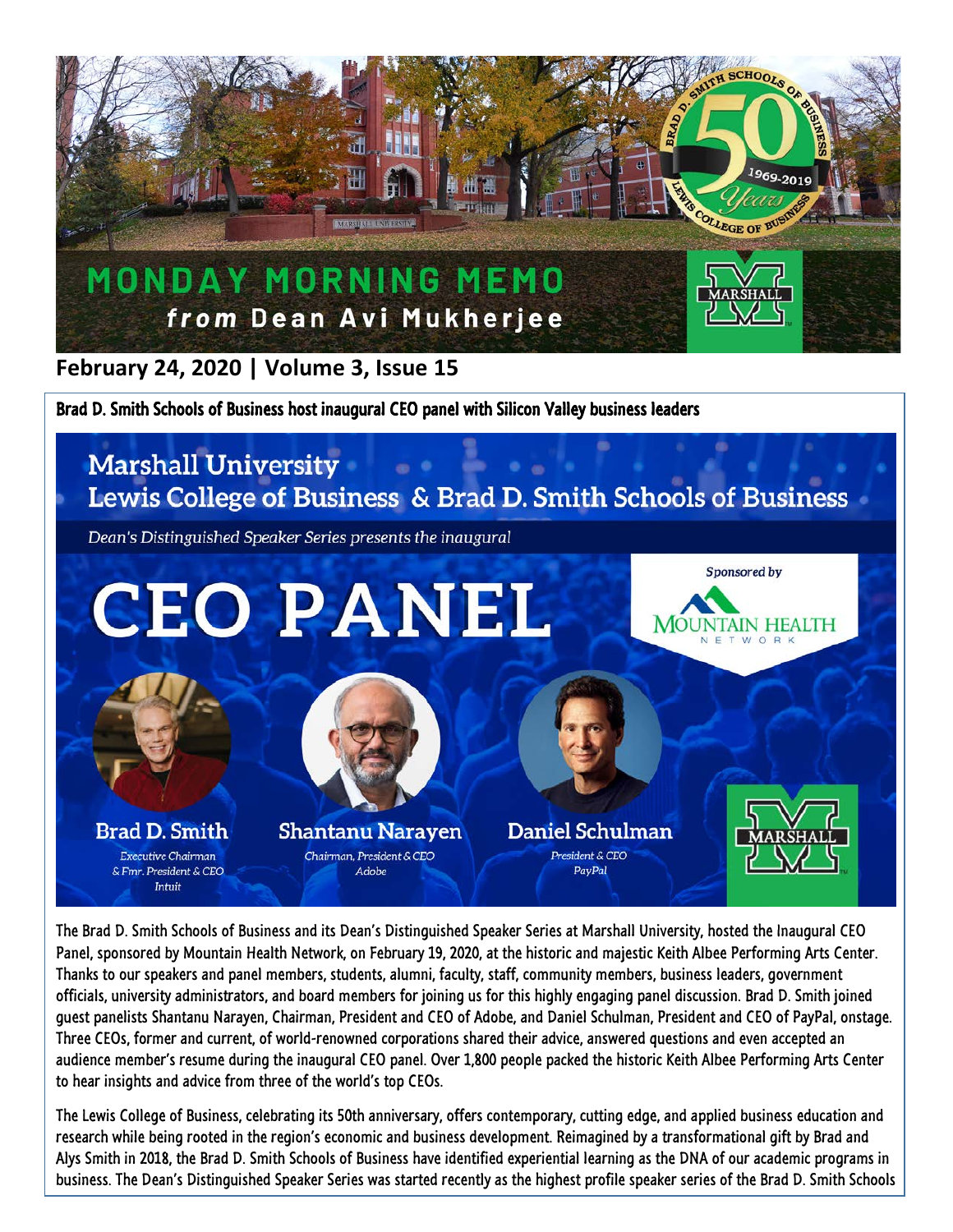

of Business, offering a rich and vibrant experience to our students and various other stakeholders as they learn from renowned c-suite executives, entrepreneurs, intrapreneurs, and industry leaders about business successes, effective leadership and the future of work. As a part of this series, the inaugural CEO Panel brought these three top-tier business leaders to Huntington to provide insightful perspectives through dynamic discussions covering a broad range of topics that influence the world of business and bring powerful lessons from the boardroom to the classroom. These CEOs are internationally respected business leaders who have an excellent reputation and a powerful story to tell.

The theme of the panel discussion was "Powering Possibilities." Talent is dispersed equally, but opportunity is not. Rapid technological, environmental and societal shifts are changing the rules of how emerging talent can seize economic opportunities in communities across the globe. In this panel discussion, our stakeholders will hear from these industry leaders as they discuss the skills and mindsets needed to succeed in today's economic landscape. Together, communities, corporations and academia can shape the world for future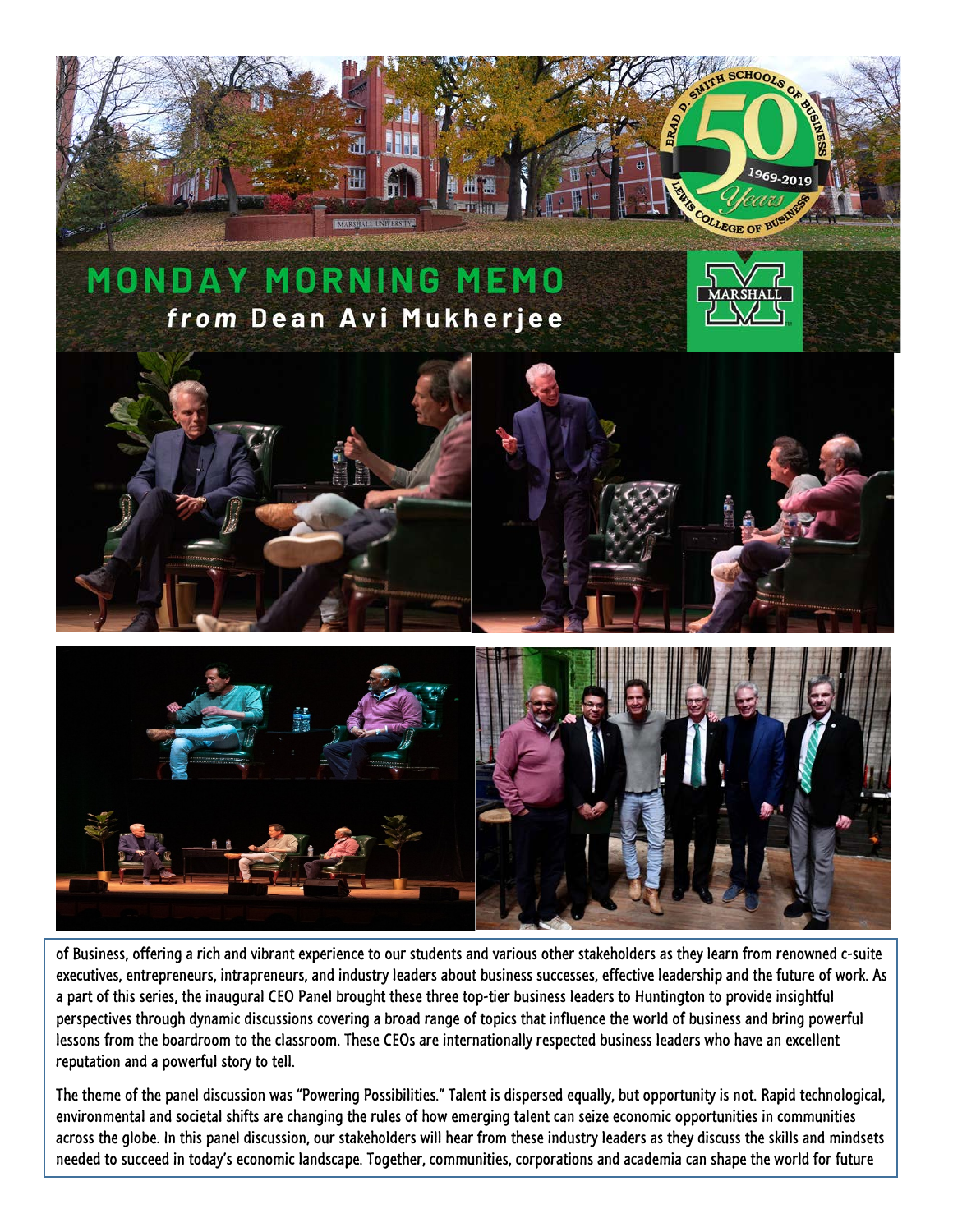

## generations to thrive.

"I believe this moment in time represents a crossroad," said Smith, who served as the panel moderator. "It's an intersection between our historical accomplishments and our future possibilities, possibilities for each and every one of us as individuals, possibilities for Marshall, WVU, the other state universities and colleges and the students that they teach, and possibilities for this great state of West Virginia." Smith said as proud as he is of West Virginia's accomplishments, he believes the time has come for change.

"It's time for us to reimagine and transform ourselves, and in doing so prepare the next generation for the world they are about to inherit," he said. "The world we are living in now is rapidly evolving. While new technologies bring magic to our lives in ways we couldn't imagine just 10 years ago, they also bring change and disruption of jobs and of industry. They also accelerate the pace of change 10 times faster than we were experiencing just a decade ago," he said. "That is an amazing and yet somewhat concerning future."

Smith said we are facing something called the 75% reality. "The 75% reality is the digital generation right now … 75% of them actually want to own their own businesses," he explained. "They want to start their own company. They don't want to go to work for another company." Smith said the second 75% reality is that 75% of all new jobs around the world are created by small businesses and startups. "The third 75% reality is that 75% of venture capital money went to three places — California, New York and Massachusetts," Smith said. "We are here to change that in West Virginia."

Smith said there are bright spots all around West Virginia. "Our policymakers on a federal and state level are shaping policy that evens the playing field so we can participate," he said. Smith said there are also exciting things happening with companies in the state. "You have tech companies like Infor coming to Charleston, you have Core10 teaching coding skills and you have my own company, Intuit, opening up a prosperity hub in Bluefield and creating hundreds of jobs," he said. "We have our work cut out for us, but I stand before you today as an optimist."

Smith said he sees two trails to the future for West Virginia. "Education and entrepreneurship," he said. "They are the great equalizers that level the playing field and transform tough realities into amazing possibilities. This is an example today of what Marshall, WVU and other schools are doing by bringing world-class leaders into our state, learning from their insights and experiences and helping us figure out how we can expose our talent to them so they know where great talent resides … right here in West Virginia."

Narayen said he believes Silicon Valley became such an unbelievable place for business because of education. "I think investing in talent is vital," he said. "Everybody asks why are we not starting a company here or starting an office here, but the truth is that we go where the talent is, so there is nothing more important than education and investing in the workforce. The truth is we allow the best people to work from wherever they want. The reality is that anywhere you go in the world right now, with a computer, you have access to capital Access to capital is actually not the big differentiator. The big differentiator is access to talent. Get that next generation of talent, and that's where every single company will go."